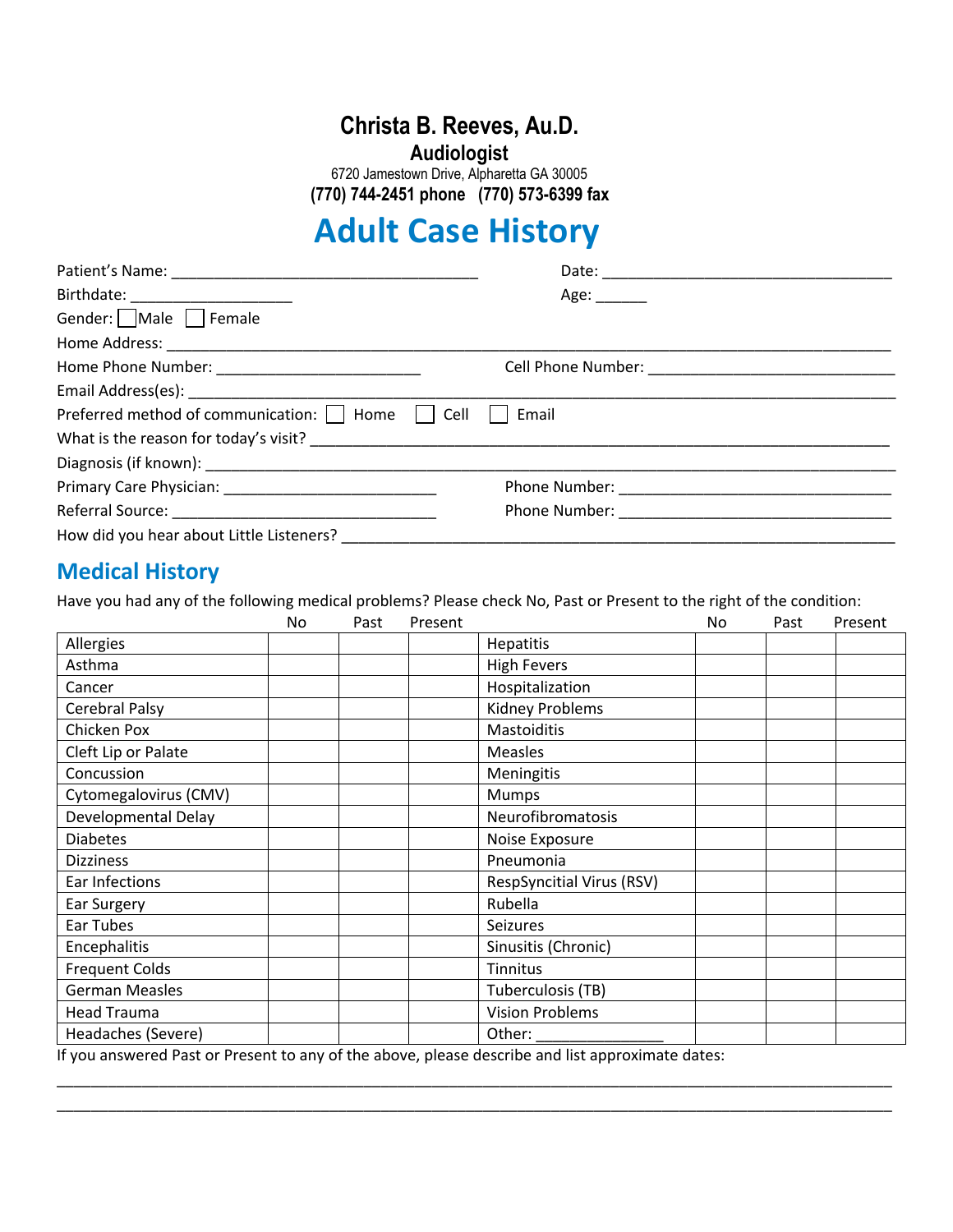#### *Page 2 – Adult Case History*

Have you been diagnosed with any of the following psychological or learning disorders? Please check Yes or No to the right of each condition:

|                                                                                                                                                     | Yes |                         | Νc | Yes |                           | Nc | Yes |
|-----------------------------------------------------------------------------------------------------------------------------------------------------|-----|-------------------------|----|-----|---------------------------|----|-----|
| Anxiety                                                                                                                                             |     | <b>Bipolar Disorder</b> |    |     | Obsessive/Compulsive      |    |     |
| <b>Attention Deficit</b>                                                                                                                            |     | Depression              |    |     | <b>Reading Disability</b> |    |     |
| Aspergers                                                                                                                                           |     | Dyslexia                |    |     | Sensory Integration       |    |     |
| Autism                                                                                                                                              |     | Language Disorder       |    |     | <b>Visual Processing</b>  |    |     |
| <b>Behavior Disorder</b>                                                                                                                            |     | Learning Disability     |    |     | Other:                    |    |     |
| $\mathbf{r}$ and $\mathbf{r}$ are the set of $\mathbf{r}$ and $\mathbf{r}$ are the set of $\mathbf{r}$ and $\mathbf{r}$ are the set of $\mathbf{r}$ |     |                         |    |     |                           |    |     |

\_\_\_\_\_\_\_\_\_\_\_\_\_\_\_\_\_\_\_\_\_\_\_\_\_\_\_\_\_\_\_\_\_\_\_\_\_\_\_\_\_\_\_\_\_\_\_\_\_\_\_\_\_\_\_\_\_\_\_\_\_\_\_\_\_\_\_\_\_\_\_\_\_\_\_\_\_\_\_\_\_\_\_\_\_\_\_\_\_\_\_\_\_\_\_\_\_\_

If you answered yes, please explain: \_\_\_\_\_\_\_\_\_\_\_\_\_\_\_\_\_\_\_\_\_\_\_\_\_\_\_\_\_\_\_\_\_\_\_\_\_\_\_\_\_\_\_\_\_\_\_\_\_\_\_\_\_\_\_\_\_\_\_\_\_\_\_\_\_\_\_\_

Please list any previous testing that has been performed:

| Evaluation                                                                   | Approximate Date | Where/By Who | <b>Brief Summary of Results</b> |
|------------------------------------------------------------------------------|------------------|--------------|---------------------------------|
| Speech/Language                                                              |                  |              |                                 |
| <b>Occupational Therapy</b>                                                  |                  |              |                                 |
| Vision Therapy                                                               |                  |              |                                 |
| Psychological                                                                |                  |              |                                 |
| Neuro-Psychological                                                          |                  |              |                                 |
|                                                                              |                  |              |                                 |
| Other:                                                                       |                  |              |                                 |
| <b>Allergies or Dietary Restrictions:</b>                                    |                  |              |                                 |
| Surgical History: _____                                                      |                  |              |                                 |
| Have you had any scans, x-rays, MRI's or special tests? $\Box$ Yes $\Box$ No |                  |              |                                 |
| If yes, please list and provide results:                                     |                  |              |                                 |
| Current Medications and Dosages (Supplements, OTC and Prescription):         |                  |              |                                 |

\_\_\_\_\_\_\_\_\_\_\_\_\_\_\_\_\_\_\_\_\_\_\_\_\_\_\_\_\_\_\_\_\_\_\_\_\_\_\_\_\_\_\_\_\_\_\_\_\_\_\_\_\_\_\_\_\_\_\_\_\_\_\_\_\_\_\_\_\_\_\_\_\_\_\_\_\_\_\_\_\_\_\_\_\_\_\_\_\_\_\_\_\_\_\_\_\_\_

Other Medical Concerns: \_\_\_\_\_\_\_\_\_\_\_\_\_\_\_\_\_\_\_\_\_\_\_\_\_\_\_\_\_\_\_\_\_\_\_\_\_\_\_\_\_\_\_\_\_\_\_\_\_\_\_\_\_\_\_\_\_\_\_\_\_\_\_\_\_\_\_\_\_\_\_\_\_\_\_\_\_

# **Educational/Occupational History**

| <b>Current School/Occupation:</b>                                                                                                                         |                |          |                                                                                                      |
|-----------------------------------------------------------------------------------------------------------------------------------------------------------|----------------|----------|------------------------------------------------------------------------------------------------------|
| Highest Completed Grade Level/Degree:                                                                                                                     |                |          |                                                                                                      |
| Do/Did you have any academic weaknesses:                                                                                                                  |                |          |                                                                                                      |
| None                                                                                                                                                      | Reading        | Science  | Social Studies                                                                                       |
| Math                                                                                                                                                      | Writing        | Spelling | Other:                                                                                               |
| Explain:                                                                                                                                                  |                |          |                                                                                                      |
|                                                                                                                                                           |                |          | Are you currently enrolled in any therapy or academic tutoring? (include start dates and frequency)? |
|                                                                                                                                                           |                |          |                                                                                                      |
| Learning style (check all that apply):<br>the contract of the contract of the contract of the contract of the contract of the contract of the contract of | $\blacksquare$ |          |                                                                                                      |

| ECUTTING Style forleen un triut upply to |                        |              |                           |  |
|------------------------------------------|------------------------|--------------|---------------------------|--|
| Logical                                  | A planner              | Creative     | Spontaneous               |  |
| Analytical                               | Good sense of time     | Intuitive    | No sense of time          |  |
| Sequential                               | Good fine motor skills | Scattered    | Good gross motor skills   |  |
| Detail oriented                          | Rule oriented          | Disorganized | Thinks outside of the box |  |
|                                          |                        |              |                           |  |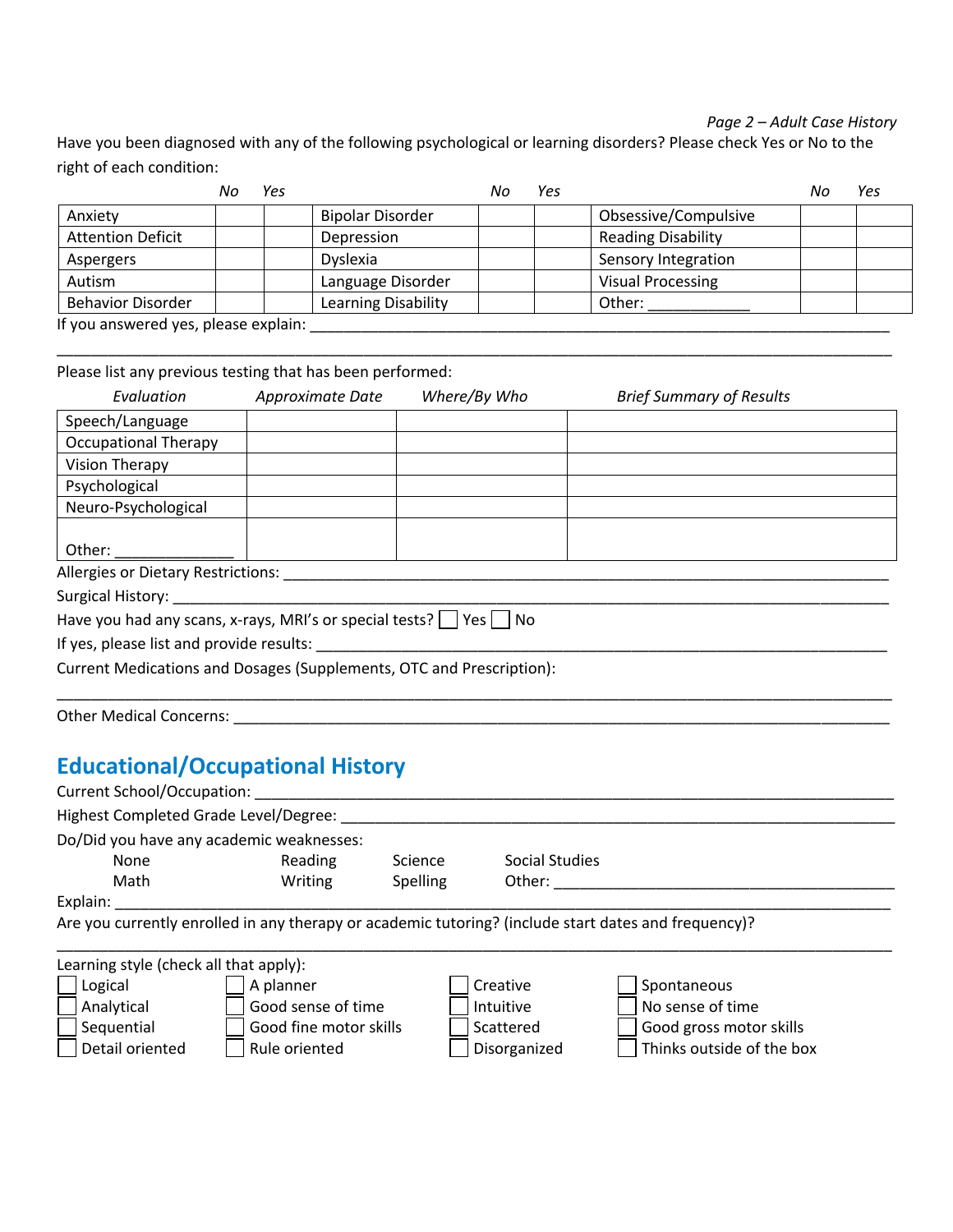*Page 3 – Adult Case History*

## **Communication/Social Skills Difficulties**

| <b>Communication difficulties (check all that apply):</b> None      |                                                                                                                                                                                  |
|---------------------------------------------------------------------|----------------------------------------------------------------------------------------------------------------------------------------------------------------------------------|
| Unclear speech<br>Localization difficulties<br>Attention weaknesses | A need for messages to be repeated<br>Auditory memory weaknesses<br>Auditory sequencing weaknesses<br>Misinterpretation of messages<br>Frustration with communication<br>(Other) |
| Social difficulties (check all that apply):                         | <b>None</b>                                                                                                                                                                      |
| Impulsive<br>Frustrations<br>Aggressive<br>Shy<br>(other)           | Distressed by loud sounds<br>Difficulty sleeping<br>Over-sensitivity to touch, light, or fabrics (circle all that apply)                                                         |
| <b>Hearing History</b>                                              |                                                                                                                                                                                  |
| Do you have concerns about your hearing?                            | Yes $\vert$ No If yes, please explain:                                                                                                                                           |
| Do you have a diagnosed hearing loss?                               | No If yes:<br>Yes l                                                                                                                                                              |
| What type of hearing loss? Which ear(s)?                            |                                                                                                                                                                                  |
| Wears amplification or an implant?                                  | Yes $\Box$ No If yes, type?                                                                                                                                                      |

### **Family History**

Do any immediate family members have any of the following conditions:

| Condition                             | Yes | No |                                     | Yes | No |
|---------------------------------------|-----|----|-------------------------------------|-----|----|
| Anxiety                               |     |    | Hearing Loss from Birth             |     |    |
| Attention Deficit Disorder (ADD/ADHD) |     |    | Language Disorder                   |     |    |
| Auditory Processing Disorder (APD)    |     |    | Learning Disability                 |     |    |
| <b>Bipolar Disorder</b>               |     |    | Obsessive/Compulsive Disorder (OCD) |     |    |
| <b>Cognitive Deficits</b>             |     |    | Sensory Integration (SI) Disorder   |     |    |
| Depression                            |     |    | Other:                              |     |    |

\_\_\_\_\_\_\_\_\_\_\_\_\_\_\_\_\_\_\_\_\_\_\_\_\_\_\_\_\_\_\_\_\_\_\_\_\_\_\_\_\_\_\_\_\_\_\_\_\_\_\_\_\_\_\_\_\_\_\_\_\_\_\_\_\_\_\_\_\_\_\_\_\_\_\_\_\_\_\_\_\_\_\_\_\_\_\_\_\_\_\_\_\_\_\_\_\_\_

\_\_\_\_\_\_\_\_\_\_\_\_\_\_\_\_\_\_\_\_\_\_\_\_\_\_\_\_\_\_\_\_\_\_\_ \_\_\_\_\_\_\_\_\_\_\_\_\_\_\_\_\_\_\_\_\_\_\_\_\_\_\_\_\_\_\_\_\_\_\_\_\_\_\_\_ \_\_\_\_\_\_\_\_\_\_\_\_\_

If yes, please explain: \_\_\_\_\_\_\_\_\_\_\_\_\_\_\_\_\_\_\_\_\_\_\_\_\_\_\_\_\_\_\_\_\_\_\_\_\_\_\_\_\_\_\_\_\_\_\_\_\_\_\_\_\_\_\_\_\_\_\_\_\_\_\_\_\_\_\_\_\_\_\_\_\_\_\_\_\_\_\_\_

Is there anything else we need to know about you? \_\_\_\_\_\_\_\_\_\_\_\_\_\_\_\_\_\_\_\_\_\_\_\_\_\_\_\_\_\_\_\_\_\_\_\_\_\_\_\_\_\_\_\_\_\_\_\_\_\_\_\_\_\_\_\_

Print name and Date Signature Signature Communications of the Date Date

Print name of Guardian (if unable to sign for self)

\_\_\_\_\_\_\_\_\_\_\_\_\_\_\_\_\_\_\_\_\_\_\_\_\_\_\_\_\_\_\_\_\_\_\_ \_\_\_\_\_\_\_\_\_\_\_\_\_\_\_\_\_\_

\_\_\_\_\_\_\_\_\_\_\_\_\_\_\_\_\_\_\_\_\_\_\_\_\_\_\_\_\_\_\_\_\_\_\_

Guardian Signature **Date** Date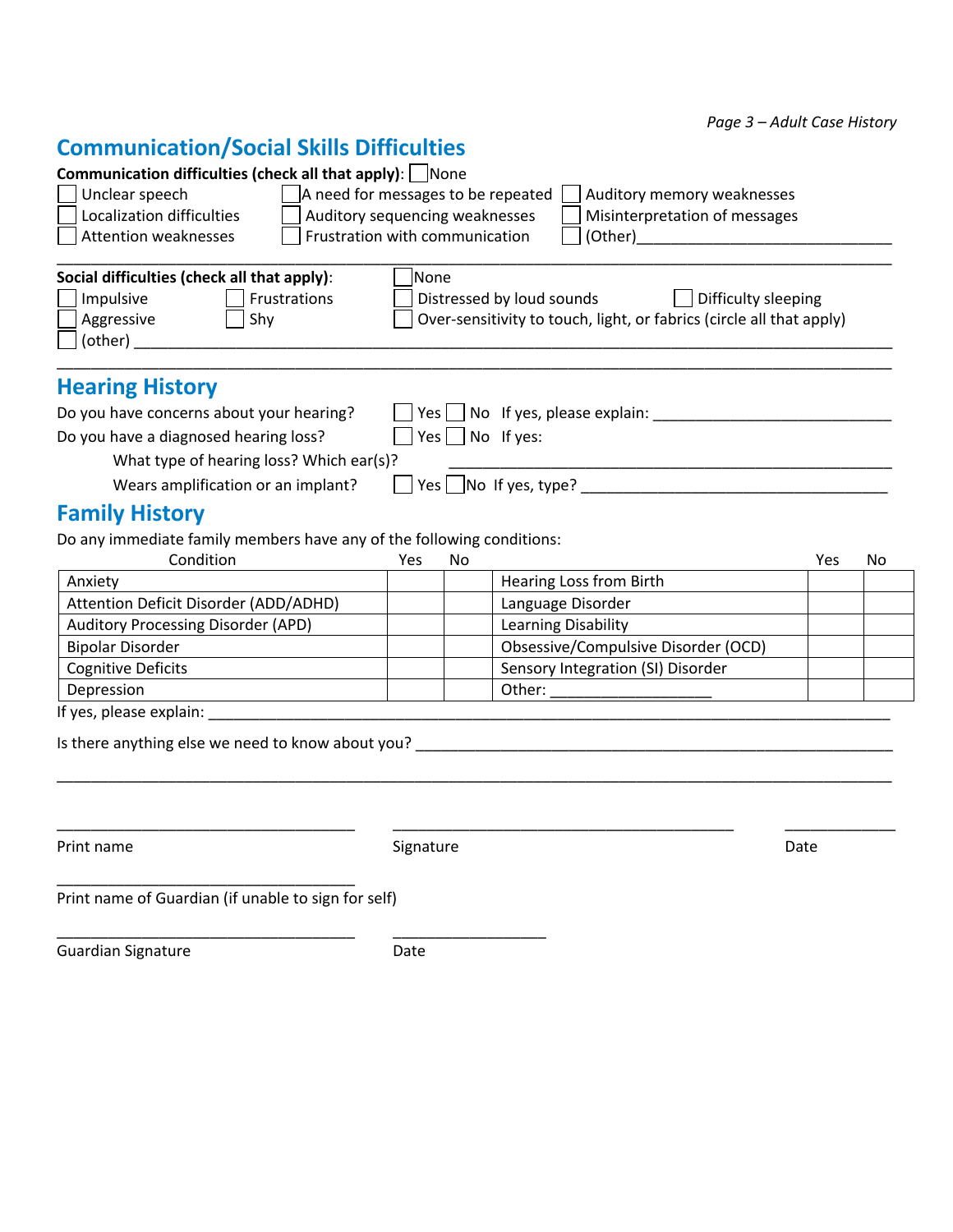#### **HIPAA OMNIBUS RULE**

#### **PATIENT ACKNOWLEDGEMENT OF RECEIPT OF NOTICE OF PRIVACY PRACTICES AND RELEASE OF INFORMATION FORM**

You may refuse to sign this acknowledgement & authorization, however in doing so we may not be able to proceed with treatment.

How should our staff address you? \_\_\_\_\_\_\_\_\_\_\_\_\_\_\_\_\_\_\_\_\_\_\_\_\_\_\_\_\_\_\_\_\_\_\_\_\_\_\_\_\_\_\_\_\_\_\_\_\_\_\_\_\_\_\_\_\_\_\_\_\_\_\_\_\_\_\_\_\_\_\_\_\_\_\_\_\_\_\_\_\_\_\_\_\_\_\_\_\_\_\_

By signing, you acknowledge receipt of a copy of the currently effective Notice of Privacy Practices (NOPP) for Little Listeners. Your signature verifies that you have reviewed this NOPP and have been given an opportunity to ask questions about it, understand it, and do hereby agree to its terms. (A copy of this signed, dated document shall be as effective as the original.)

The policy at Little Listeners regarding **written** health information access, restricts that access to the individual (patient or guardian) signing this document. Reports and written communications with confidential information will be delivered via the email address provided in the case history and through our secure/encrypted email server to this single individual only. We ask that any other requests from other professionals involved in your (or your child's care) be handled between you and that professional directly with the electronic copy that we send directly to you. We will not be able to send personal written information via any other electronic format or to any other professionals without your specific and directed consent outside of this form. Consent can be grated either by handwritten or email communication and by specifically designating the written information to be shared and an email address or fax number to whom we may send the information securely.

The **verbal** information policy at Little Listeners regarding collaborative services for you or your child with Speech and Language Pathologists, Occupational Therapists, BCW Service Coordinators and Staff, Psychologists, Educators, Tutors, Physicians and or authorized business office personnel for those professionals is authorized by my signature below unless specifically excluded as the following:

By signing this form, you consent to being contacted by the phone numbers or email addresses provided in the case history regarding appointments, treatment, billing or specific health information.

\_\_\_\_\_\_\_\_\_\_\_\_\_\_\_\_\_\_\_\_\_\_\_\_\_\_\_\_\_\_\_\_\_\_\_\_\_\_\_\_\_\_\_\_\_\_\_\_\_\_\_\_\_\_\_\_\_\_\_\_\_\_\_\_\_\_\_\_\_\_\_\_\_\_\_\_\_\_\_\_\_\_\_\_\_\_\_\_\_\_\_\_\_\_\_\_\_\_\_\_\_\_\_\_\_\_\_\_\_\_\_\_\_\_\_\_\_\_

*If you prefer to opt out of updates from our clinic regarding special services, events, or fund raising efforts, please initial here.* 

In signing this HIPAA Patient Acknowledgement Form, you acknowledge and authorize, that this office may recommend products or services to promote your improved health. This office may or may not receive third party remuneration from these affiliated companies. We, under current HIPAA Omnibus Rule, provide you this information with your knowledge and consent.

Little Listeners is a non-discriminating company that will not refuse services based on cultural, religious or language differences. In the event of a language barrier, interpretation services will be provided to the client/family at our expense. We do, however reserve the right to refuse services if we feel as if a client/family is a threat to our staff, clients or other families within our facility, or if it is our judgment that our services may not be beneficial to you or your child.

It is your right to submit a complaint regarding our compliance with the HIPAA Omnibus Rule or State/Federal laws. You may request a form from us to complete or download a form at http://www.hhs.gov/hipaa/for-professionals/breach-notification/breach-reporting/index.html

| Please <i>print</i> name of Patient                                                                                                 | Patient <i>signature</i> (if 18 years or older)                     | Date |
|-------------------------------------------------------------------------------------------------------------------------------------|---------------------------------------------------------------------|------|
| Please <i>print</i> name of Guardian                                                                                                | Guardian <i>signature</i> (if patient unable to sign for self) Date |      |
| <b>Office Use Only</b>                                                                                                              |                                                                     |      |
| As Privacy Officer, I attempted to obtain the patient's (or representatives) signature on this Acknowledgement but did not because: |                                                                     |      |